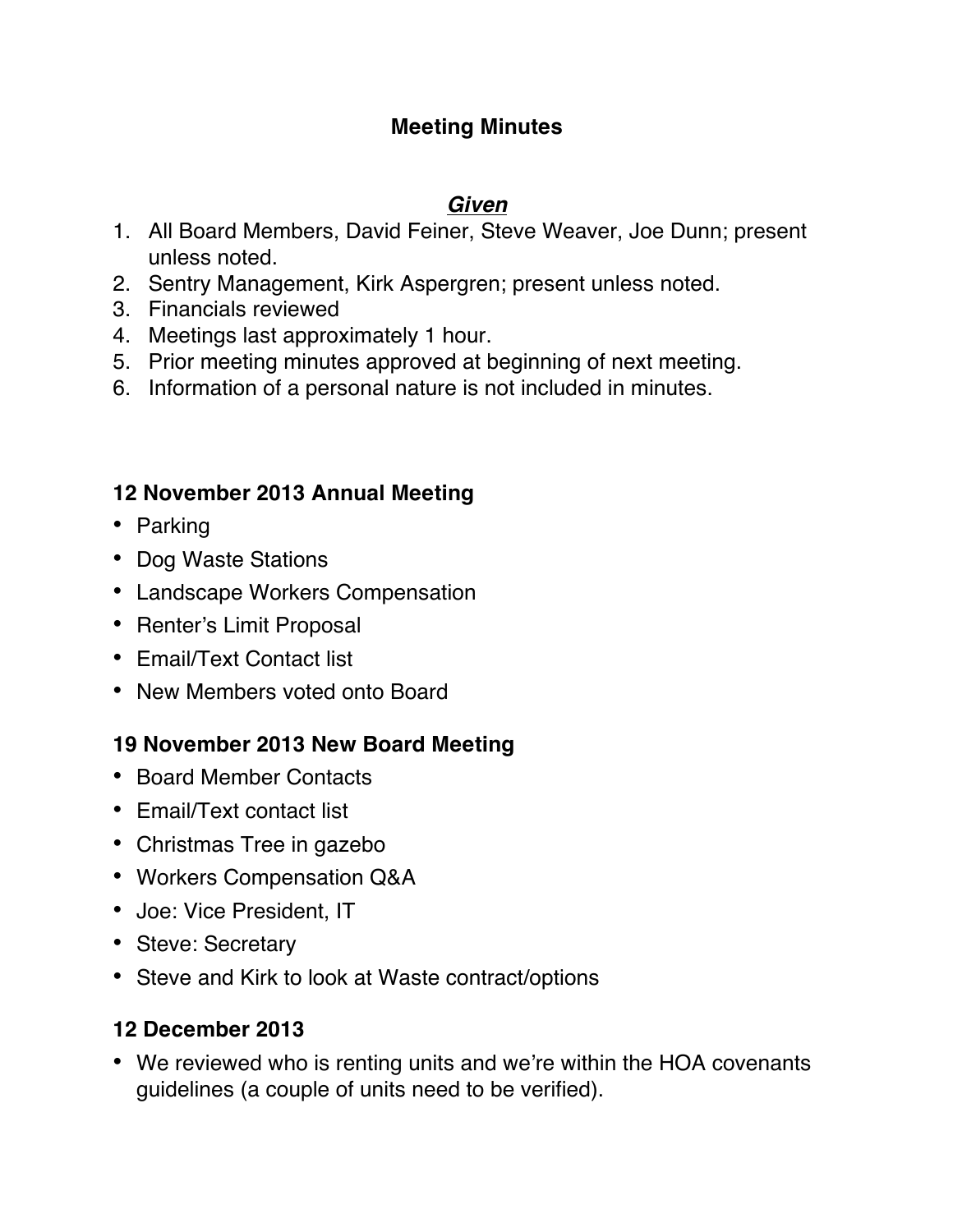- We agreed that meeting minutes in bullet format would be shared with the home owners.
- We discussed the infrastructure issues with the leaking pipes at length.
- The winterization of the irrigation has been completed and Kirk verified that the check went out.
- Kirk to verify how many leaks and what the costs associated with what those repairs have been to date.
- Kirk to send a letter to 1229 to verify rental or non-rental.
- Joe to manage the website updated with the new HOA Boards contacts (completed).
- Kirk to check with contracted sanitation provider what it will cost for recycling and see what it will take to have a shredder one a year.
- Kirk to check what we have in terms of service via Arbor guard so we can evaluate if we can reduce the cost of our yearly service.
- Joe to reach out to Kathy Kilgore in regards to trimming the trees along the retention pond.
- Joe to input all of the resident contact information that we have to date into a spreadsheet by next meeting.
- Joe to check with his prepaid legal service if we have legal leverage on the infrastructure issue with leaking pipes.
- Steve will bring a contract that we can review when it comes to using contractors for work in the TH community in regards to liability and workmen's comp etc…
- Joe to look into setting up a Google group for the HOA to improve our communications etc…
- David to see of there are any extra shutters stored as well as who the supplier was so that we can be able to respond to shutter needs.

#### **09 January 2014**

- Workers compensation policy Carl
- Mulch
- Unit 600/602 Move-in, Hospitality Committee
- Water Leak's Q's and costs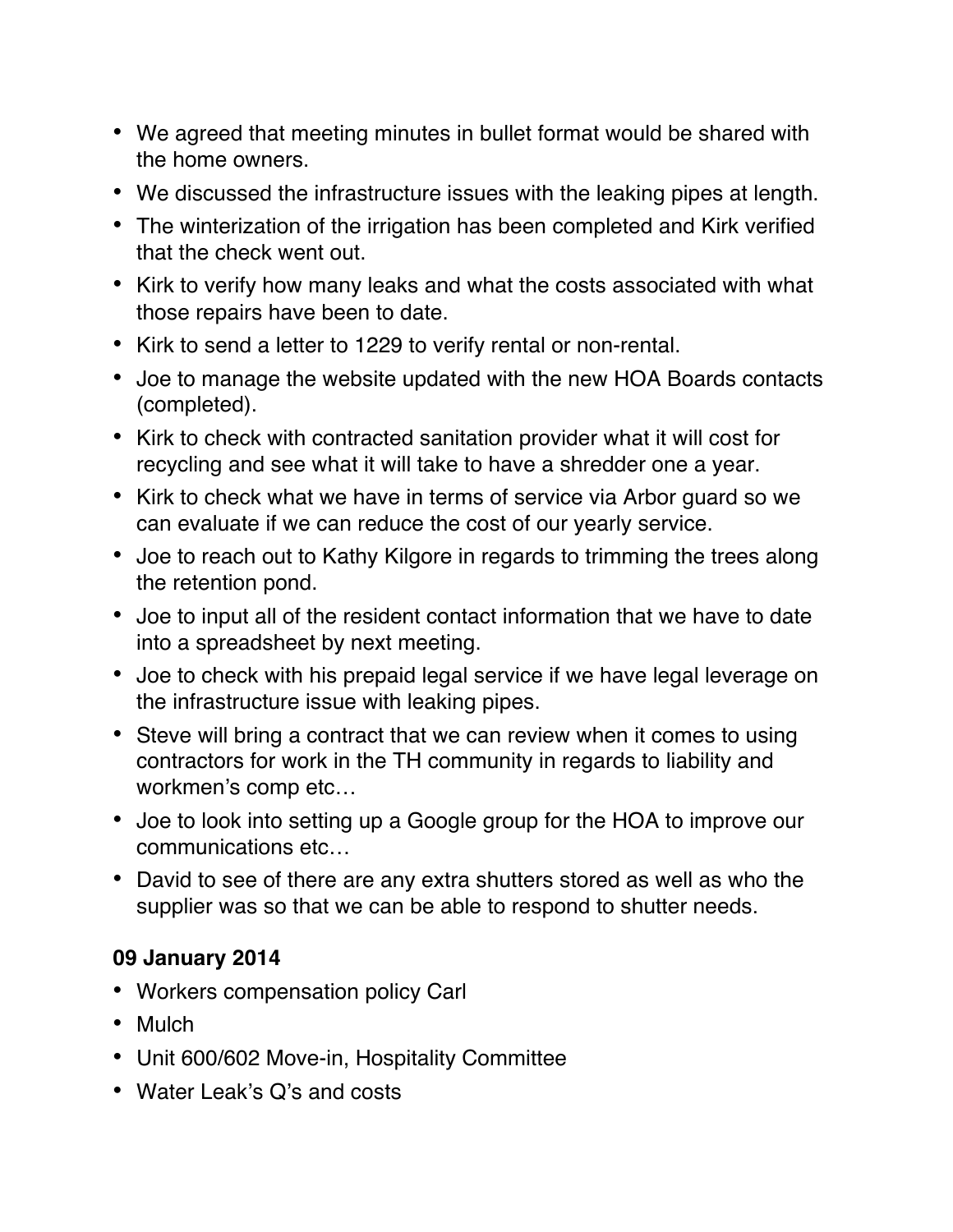- Roof inspections/repairs
- Shutter Cost: \$120 for raised panel, 3 weeks lead time, order 2 Big/2 Small shutters for Don to store.
- Ensure Rainmaker only sent 1 invoice for shutoff
- Insurance Policy

## **26 February 2014**

- Joe Dunn not present, out of town on business.
- Mulch replacement of pine straw over time
- Arborguard: Treat Tree/Shrubs, wait 1 year to trim, since just completed.
- Discussed not doing a Fall planting due to issues with cold weather. Conflicts with irrigation shutdown, and keeping flower alive and well.
- Sale close on unit
- Past Due Dues
- After review of request and inspection of area, decided to provide additional trees to replace dead/removed trees behind unit. Basically restore to original condition.

## **26 March 2014**

- Check on asphalt repairs
- Schedule Rainmaker turn-on
- Talk with Traton about leaks

# **30 April 2014**

- Update Traton Names/contact for site development
- Invite Don/Carl to Pig Roast
- Update A-Tow signs, names, password.

#### *Given*

1. Joe Dunn no longer present at any Board Meetings.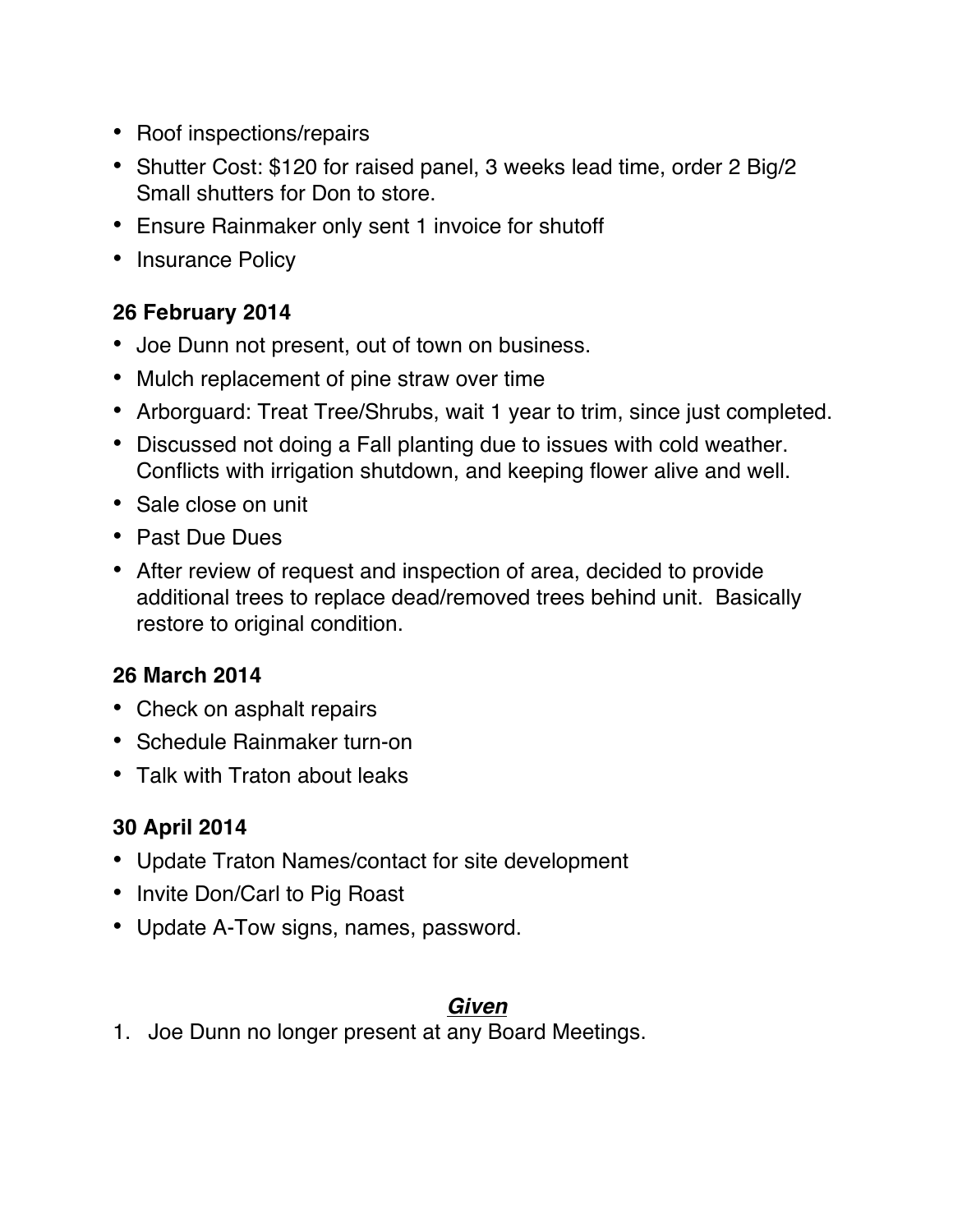### **30 June 2014**

- Joe Dunn regrets having to resign from Board, effective, 20 May. Matters of a personal nature require his time. We wish him luck and thank him for his service.
- Water leak repairs
- Sundial Plumbing
- Irrigation leaking zones valve
- Shutoff valve locate for Unit XXX
- Rainmaker no-show, lack of knowledge, concern. Question how they have been winterizing if they can not shut off system?
- Agree to terminate contract with Rainmaker
- Agree to Use WaterPro, Jeff Harlor

## **13 August 2014**

- Arborguard tree treatment approved
- Eviction
- Replacement Board Member
- Financial concern letter from resident
- WaterPro payment
- Website Contact
- Email/text list update
- Roof repair

## *Given*

1. Karen Reardon will take Joe Dunn's place on the Board of Directors, in accordance with our Bylaws. Attend all Board meetings going forward. She will be voted on at the next annual meeting.